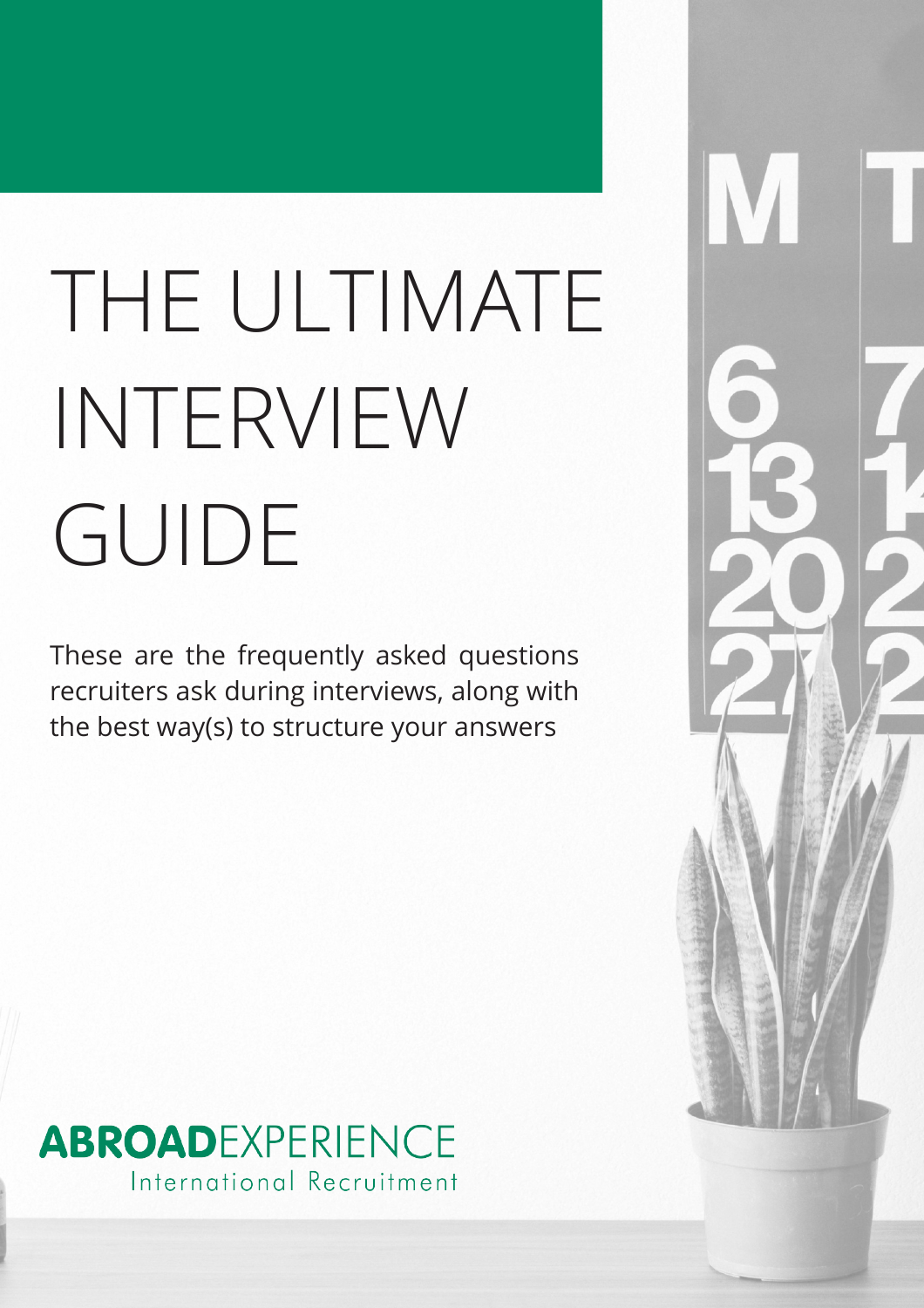

05 06 Where do you see yourself in five years? current job? How would your friends or collegeages describe you? 07 08



## CONTENT S

1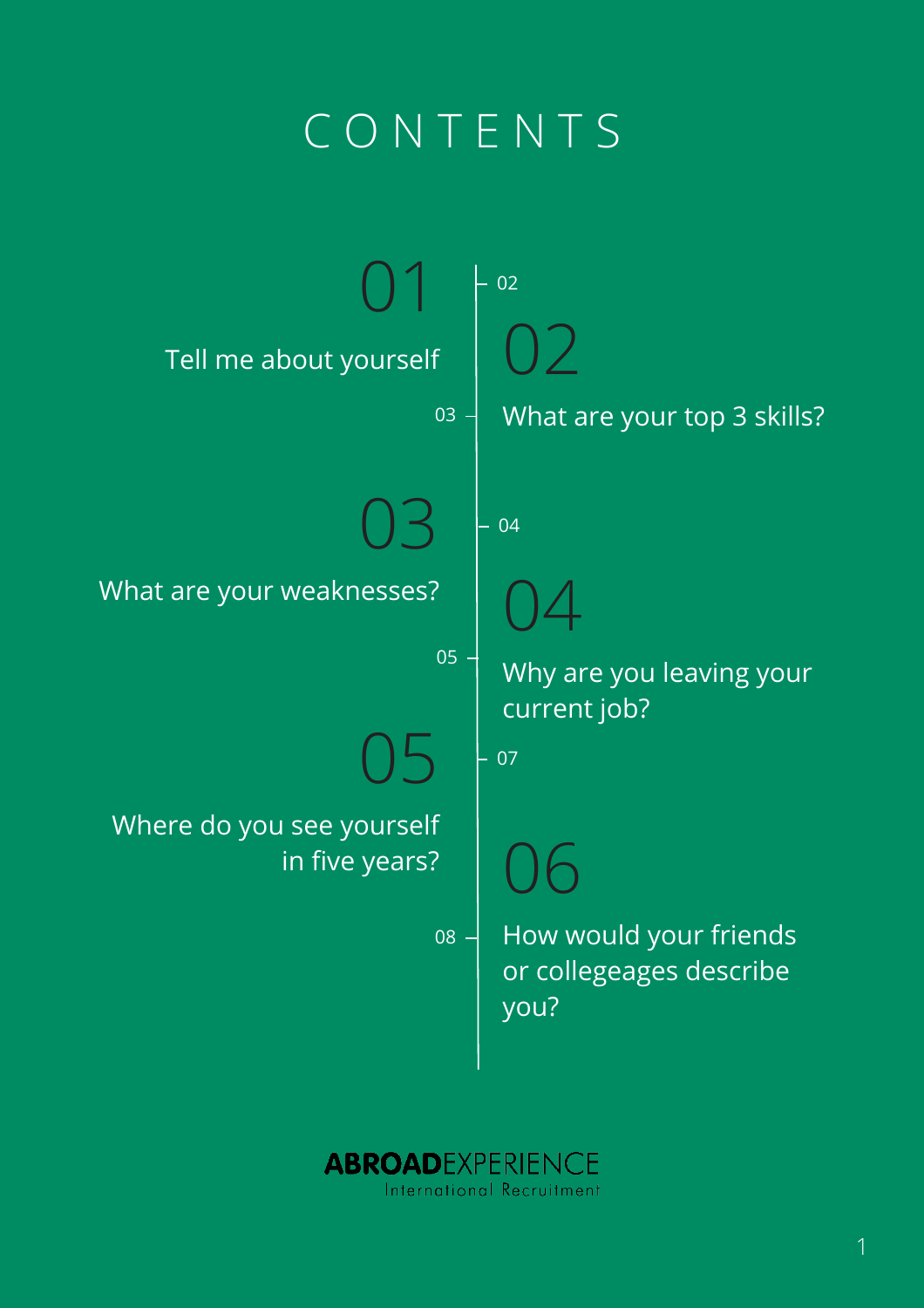

## TELL ME ABOUT YOURSELF

**After the handshake, a quick chat about the weather and the first sip of coffee, 99.8% of the time an interview will start with: 'So, tell me about yourself.'**

## **Timing is everything!**

Keep it short, sweet, and chronological. It's a good idea to prepare an answer of a minute to a minute and a half. The information should be in organized timeline form, start from point A and stay on track until point D, avoid wandering from one bit of information to the next like this:  $A - C - D - B$ . It may confuse the interviewer, as your CV is in front of them and if your information doesn't stay consistent, it won't look good.

### **Keep it minimal and relevant**

Details aren't needed, your grey tabby cat with a left green eye and right blue one is not as important as that company and position you held in the past. Drop subtle hints by talking about previous experiences which will be a great contribution to the job your discussing.

However, you're not suppose to repeat your CV, only the hightlight of your experiences. Recuiters should understand youur personality, why you're looking for a new job, what are your ambitions, all in a minute and a half.

## **Don't be negative**

We all go through hard times, and after being pulled down so often you can feel like telling the story of you hardships and almost begging for the job – but this is never a good idea. Showing interest and enthusiasm is more important than the reasons you haven't been able to get settled down. Negativity always brings a bad feeling, and starting the interview off with it can set an awkward or more negative impression.

Your personality and interests are just as important as your work experience.

Tell the interviewer about your love of

adventure and hiking whenever you have time off. A brief history of how you ended up where you're sitting now is what is needed.

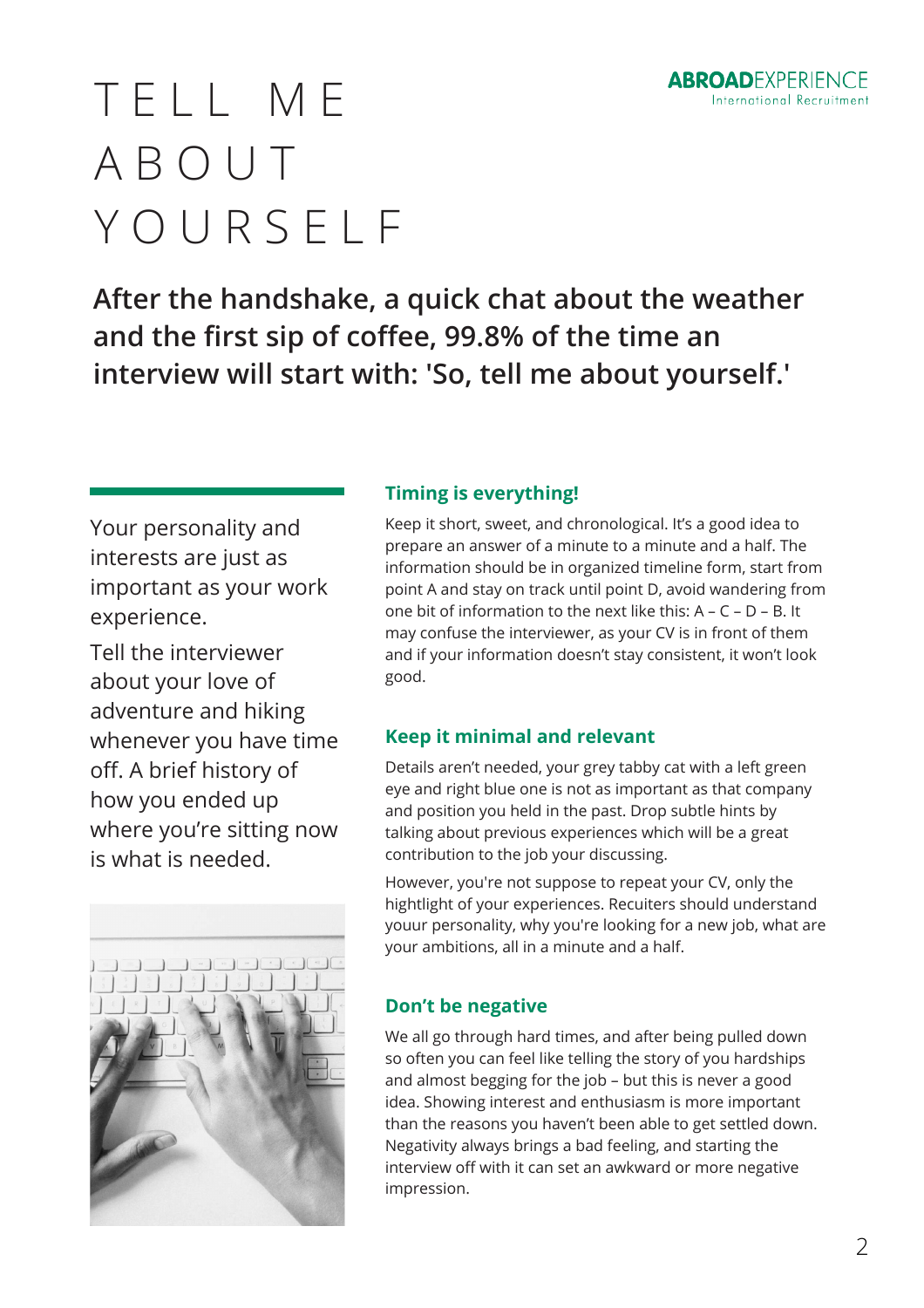

## WHAT ARE YOUR TOP 3 SKILLS?

**We know you are an incredibly experienced professional with many acquired skills, so where to start?**

### **What they want to hear**

To be able to answer this question properly, you must thoroughly read the job description and identify the key skills that the company is asking for in this role. Make a list ordering these skills from most to least important as you understand them. There will most certainly be more than three, so it will be up to you to choose the three you identify as being most applicable to you and, hopefully, towards the top of the list.

## **For example**

You can, for example, say "One key skill of mine is my exemplary professional phone manner and conduct. I am consistently rated 8-9 out of 10 for customer satisfaction in my current position."

This keeps the answer concise but provides verifiable proof that you possess the necessary skill.

## **Now what?**

Addressing your sales track record would be helped by having your KPIs and target figures in mind and summarizing them to the interviewer. It should go without saying that your responses should be honest and straightforward and, if applicable, verifiable should the interviewer choose to follow up. Naturally if you believe you possess a skill that is key to the role yet not listed in the job description, be sure to prepare a response that details why you feel that it is particularly beneficial to the position.

If you were interviewing for your dream job, what would it be and what do you think would be the

most important skills required? How would you answer this question in an interview to seal the deal and land the job offer? If you do not yet possess the skills for your dream job, try our list of online courses and certificates to help you get there!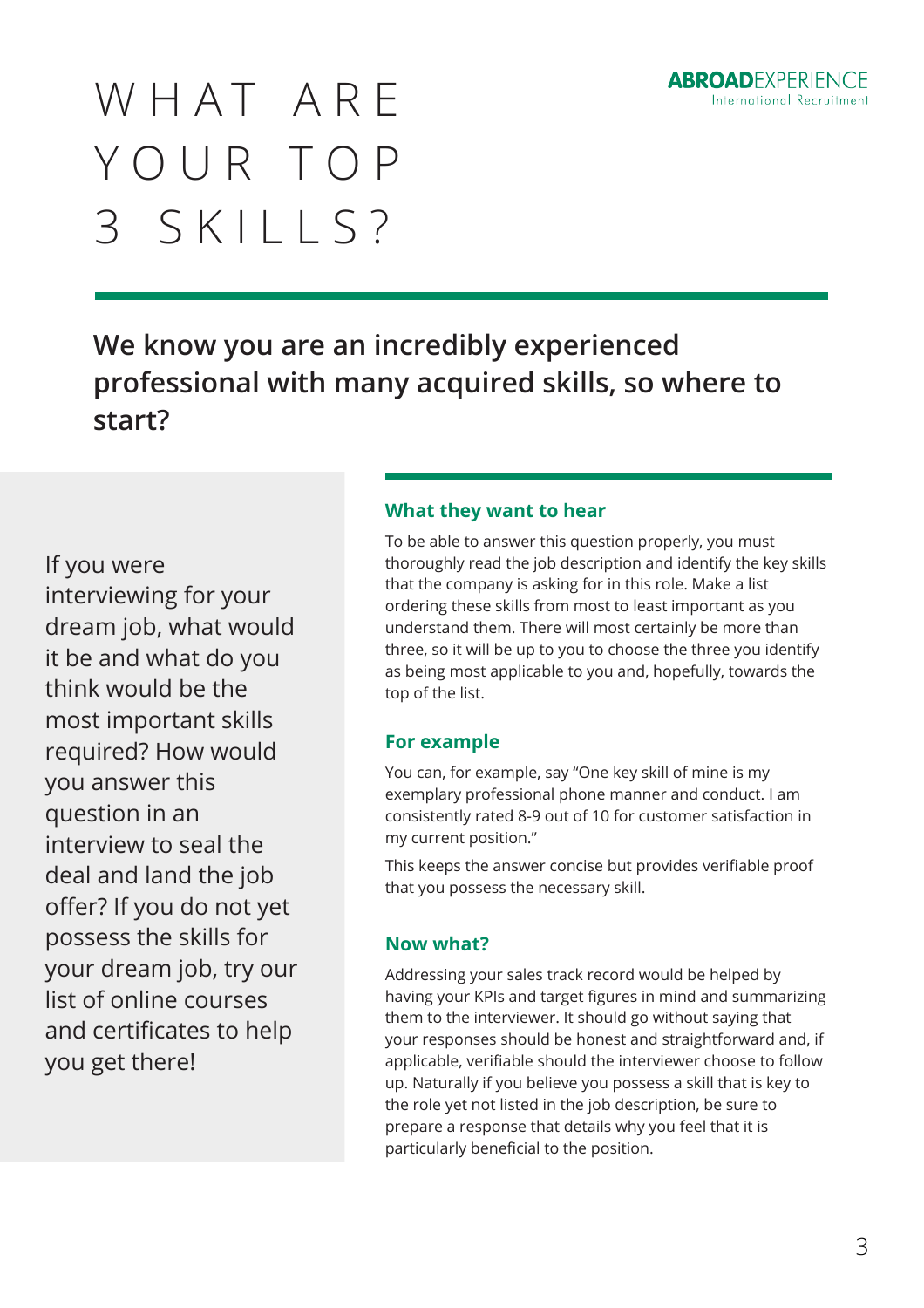

## WHAT ARE YOUR WEAKNESSES?

**Being self-aware of your strong and not-so-strong suits is a trait that interviewers value in a candidate. When they ask you what your weaknesses are, they don't want you to start putting yourself down and turn the interview into a therapy session; it's simply to see if you're aware of the qualities you could improve on.**

**SAY DON'T SAY**

I tend to say yes to everything, and sometimes

have a hard time asking for help because i don't want to bother my already busy colleagues.

I'm too much of a perfectionist, who wants to

do the job 100% at its best, even if it means I need to stay past working hours. I'm very hard on myself because I focus on details.

Presentations and public speaking can really get to me, I need to properly prepare when it comes to speaking in front of a lot of people. But when I've taken the time to properly go through everything and I'm up there, things run smoothly.

**SAY BELLEVILLE AND SAY DON'T SAY** 

I cannot tolerate difficult people, if someone is rude to me, it's very difficult for me to stay civil. There is no reason why anyone should be rude towards someone who didn't do anything wrong to them directly.

Justifying the weaknesses proves that you know yourself well and that you're capable of developing. In the end, the job will require you at your best and will highlight your strengths. The question will pop up, and you need to find a good way to tell your interviewer that you're perfect for the job, even with your flaws.

Imagine you're being interviewed for an administrative role, you would be shooting yourself in the foot if you said one of your weaknesses is 'organization'. Red flags would be waving furiously in the interviewer's head with that as an answer. You should turn your weaknesses into something that doesn't look impossible to overcome in the role you're applying for, and also make them into something positive in one way or another.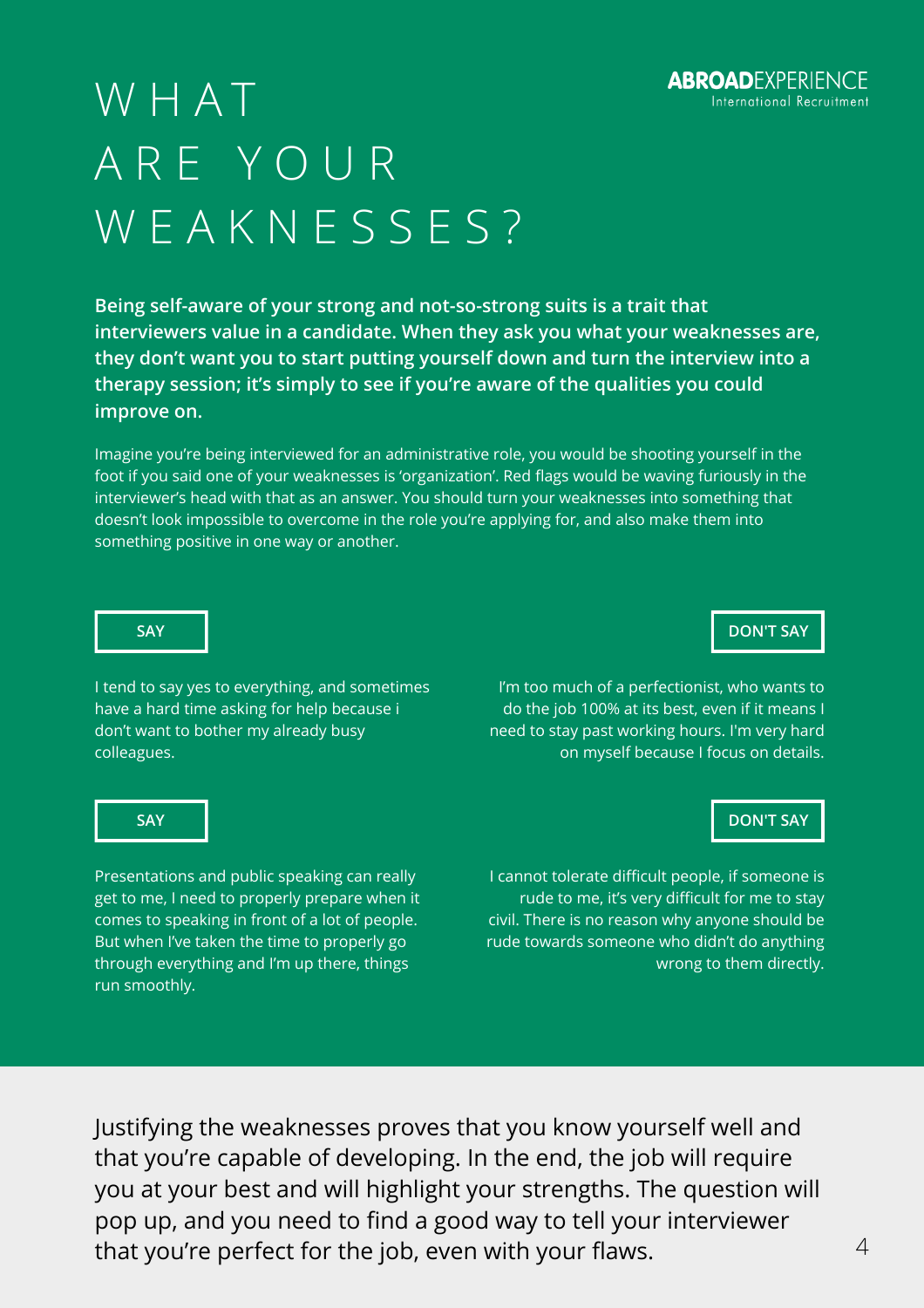

## WHY ARE YOU LEAVING YOUR CURRENT JOB?

### **SAY DON'T SAY**

"While I love my job and the company, after several years, I no longer feel challenged in my role and am interested in exploring opportunities that would allow me to develop

professionally and learn new skills."

"I'm just so bored and my boss won't give me any new responsibilities so I want to leave."

**SAY DON'T SAY**

"I think it is important to explore my options and the time is right as my contract is up for renewal in February"

"My contract is finished in February and I'm trying to find another job in case it doesn't get renewed."

**Understandably one of the most sensitive questions and requiring a delicate approach, the discussion of your previous employer can make or break the interview for you. Not to worry, Abroad Experience is here to help!**

Hopefully you can be honest in this question, by stating that the department was outsourced to Poland, the company declared bankruptcy or was forced to downsize and laid people off according to the "first in, first out" policy.

In any case, it is important to avoid saying anything negative about your previous employer, no matter how much you might want to.

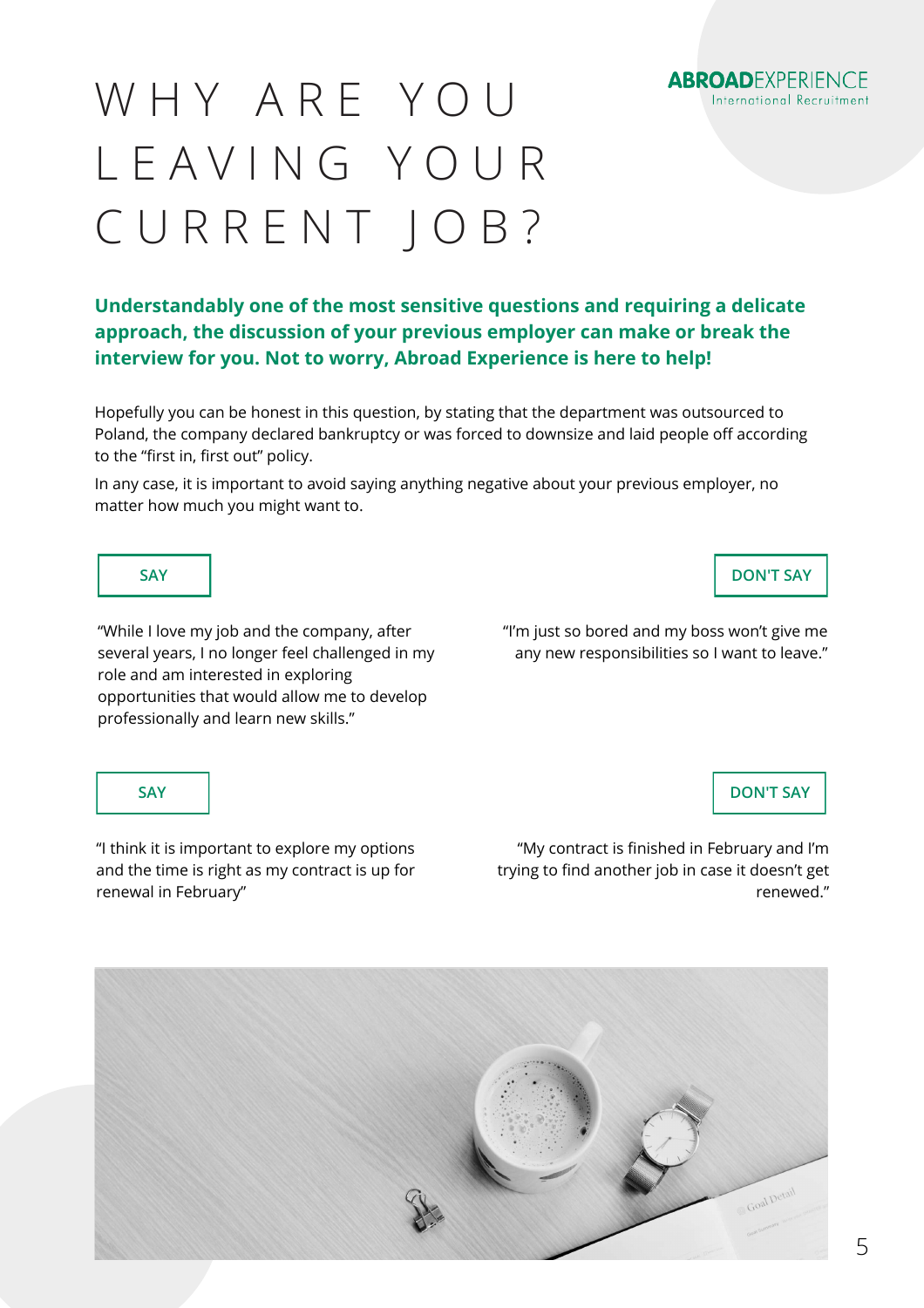

### **If you quit your job without having another lined up**

Often, we hear stories of candidates who were so miserable in their jobs that they quit without having another job lined up. These are some of the trickier cases, requiring an honest response to the question but taking the emphasis off of how unhappy they were, which can come across as being fickle and jobhoppy to an interviewer.

Whatever the circumstances, the key here is to remain as positive as possible and avoid any accusatory or derogatory explanations. An interviewer will not understand that management at your previous company was passive-aggressive and that the company politics favoured certain employees over others, or that employees were forced to work weekends without being paid for the overtime; he or she will simply see a vindictive, bitter person in front of them and wonder how you would speak about and represent their company to others if you were hired.

**SAY DON'T SAY**

"After the extensive internal restructuring, I no longer felt as though the work culture was right for me so my boss and I came to a mutual agreement to not renew my contract when it concluded in August."

"I hated my colleagues and the company was going downhill so I just told my boss not to renew my contract."

**SAY DON'T SAY**

"My project came to an end," "My third temporary contract came to an end," or "My manager and I came to the decision not to renew my contract because…"

"I was fired for xyz."



### **If you were fired**

So you got fired. It happens and it's beside the point to argue whether it was your fault or not. It's important here to bypass accusations of who's fault it was or excuses for why it wasn't your fault and simply put the best face on it as possible.

6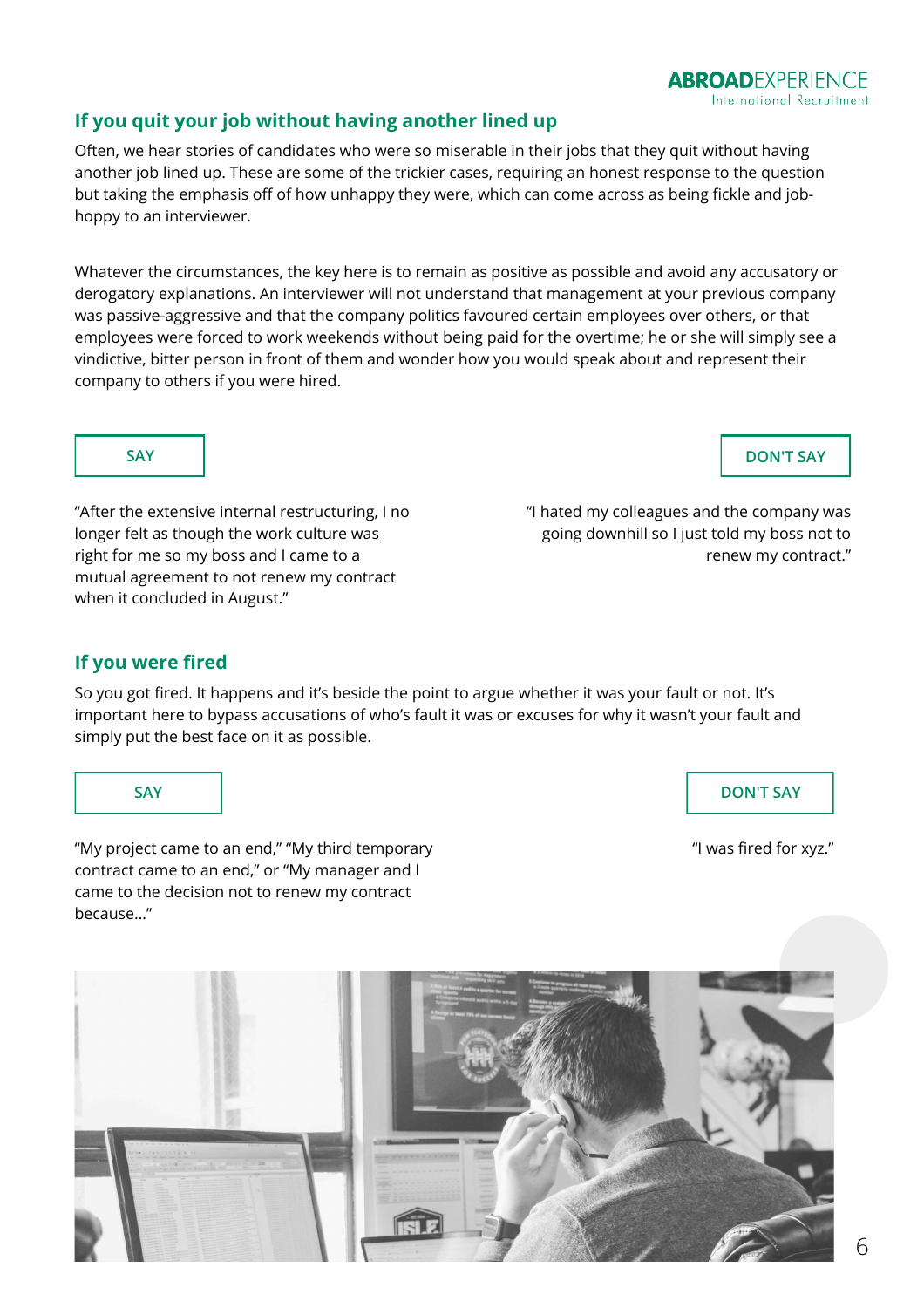

## WHERE DO YOU SEE YOURSELF IN FIVE YEARS?

7

**Five years ago, did you see yourself being where you are now? Probably not. It's tough to even know what you're going to do six months from now, let alone 5 whole years. However, it's something that we should all be asking ourselves every once in a while.**

### **Why is this question asked?**

Interviewers are interested to see if the job at hand is something that will interest you long term, help you reach personal goals and, ultimately, whether it's worth your while… and the company's. So hearing your dedication will be very important to the company, as it will demonstrate that both parties will only gain from you being hired.

## **So how should you go about answering this question?**

**Don't say:** "I see myself in a F 015 Luxury in Motion Mercedes, driving to work as the CEO of XYZ enterprises with a salary indication of X amount per year."

**Instead say:** "In five years, I hope to know all there is and more about your company's values, products and services while expanding my skills and responsibilities to become an even greater asset to the company."

At the end of the day, think responsibilities and achievements, not items, promotions or perks, as well as showing the impact you could have on the company and the kind of positive growth the company could benefit from by hiring you. It's also best to concentrate on your career goals rather than personal, unless specifically asked.

This response makes no mention of promotions (vertical growth) by rather the addition of responsibilities on a team or in a department (horizontal growth). You're expressing a desire to remain with the company for several years and build up your value to them, something all companies are eager to find in their new hires.

Before any interview, come prepared with answers for these sorts of open questions. Not only are they looking at who you are now and what you have done, they also want to see the person who you expect to become and if that person is the right fit for their company.